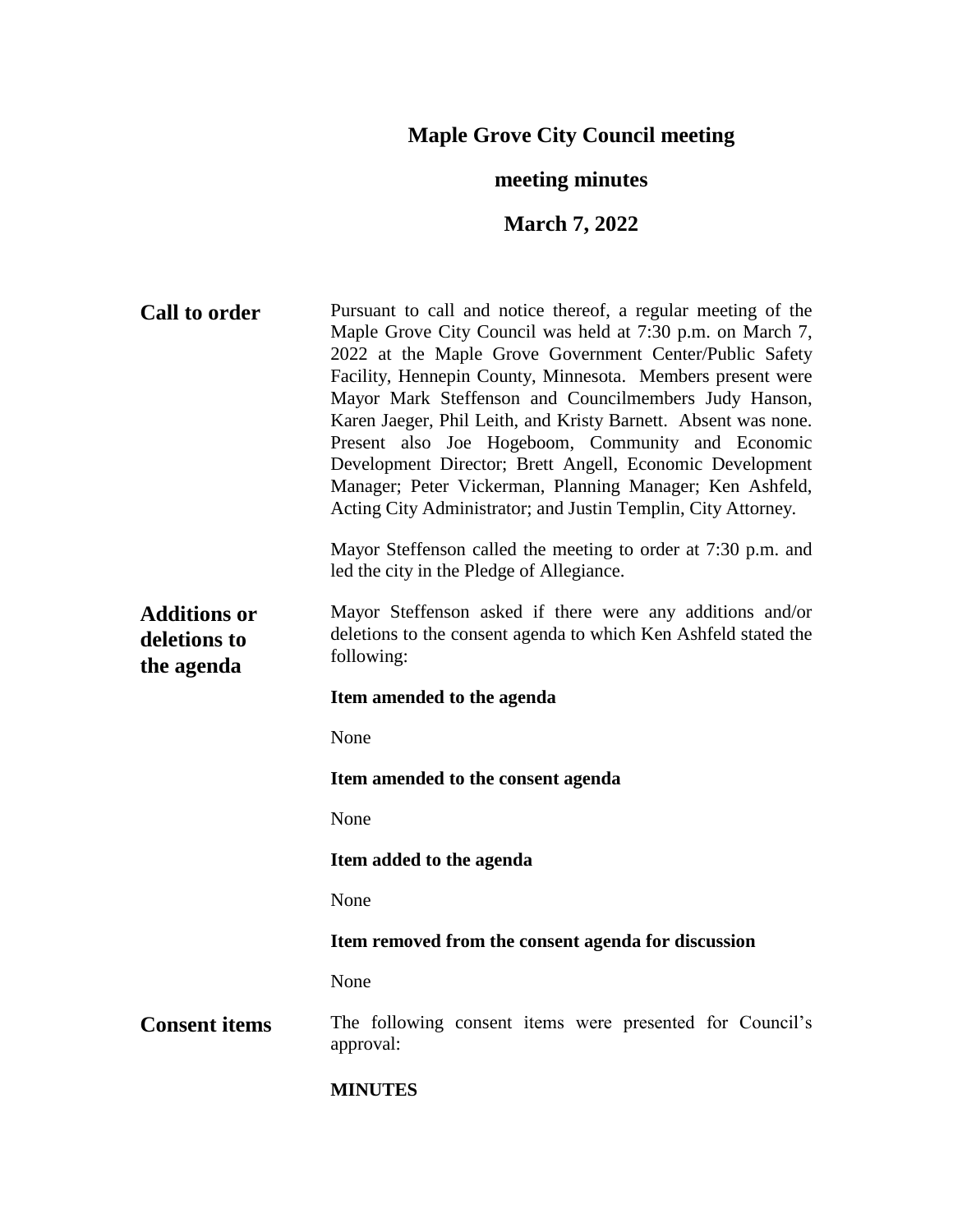#### A. Regular meeting – February 22, 2022

## **HUMAN RESOURCES ITEMS**

### B. Approval of LELS local 308 police sergeant union contract

Motion to authorize the approval of the labor agreement between the City of Maple Grove and LELS local 308 representing police sergeants for the period of 1/1/2022 through 12/31/2024.

## C. Recruitment approval for building permit technician scheduler

Motion to authorize staff to begin the recruitment process for the position of building permit technician scheduler due to the resignation of Austin Rademacher which is accepted with an effective date of March 18, 2022.

## D. Recruitment approval for human resources director

Motion to authorize staff to begin the recruitment process for the position of human resources director due to the resignation of Denise Thul which is accepted with an effective date of March 25, 2022.

#### E. Recruitment approval for police records management lead

Motion to authorize staff to begin the recruitment process for the position of police records management lead due to the resignation of Sarah Dyer which is accepted with an effective date of March 11, 2022.

### F. Recruitment approval for police records management technician

Motion to authorize staff to begin the recruitment process for the position of police records management technician due to the resignation of Ashley Jordet which is accepted with an effective date of March 11th, 2022.

## **COMMUNITY & ECONOMIC DEVELOPMENT ITEMS**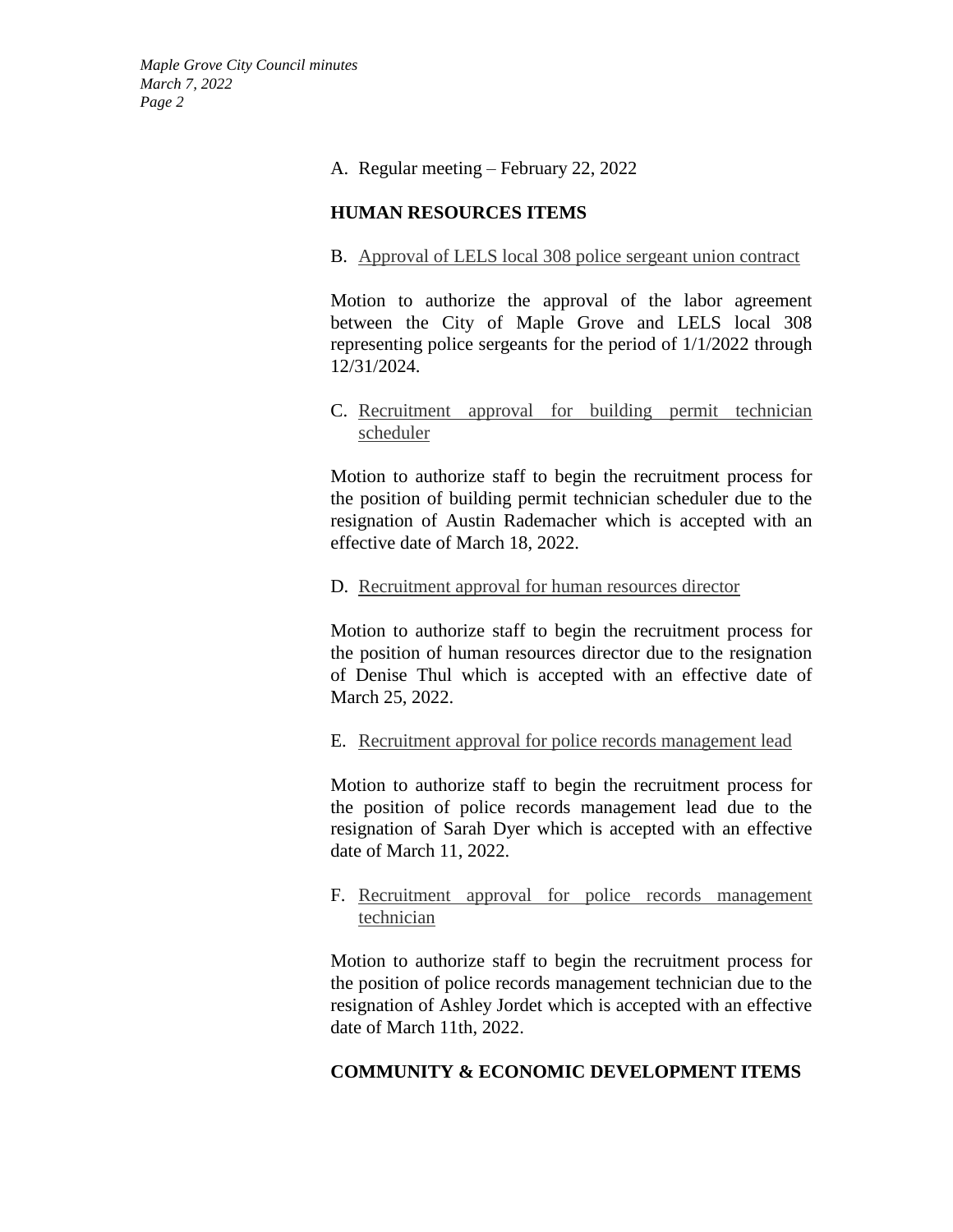> G. Crocus Grove Planned Unit Development concept stage plan, development stage plan, preliminary plat, rezoning and administrative lot division

Motion to table the application at the request of the applicant.

H. Edgewater on Cook Lake final plat update

Motion to direct the city attorney to draft a resolution approving the final plat for Edgewater on Cook Lake.

I. Edison Apartments Planned Unit Development concept stage plan amendment

Motion to adopt Resolution No. 22-054 approving the Edison Apartments PUD concept stage plan amendment.

J. Fox Briar Ridge East final plat

Motion to direct the city attorney to draft a resolution approving the Fox Briar Ridge East final plat.

K. Fox Briar Ridge East Planned Unit Development concept stage plan, development stage plan, rezoning and preliminary plat

Motion to adopt Ordinance No. 22-05 approving the rezoning from RA, Single-Family Agricultural to R3 PUD, Single and Two-Family Residential Planned Unit Development.

Motion to adopt Resolution No. 22-053 approving the Fox Briar Ridge East Planned Unit Development concept stage plan, development stage plan and preliminary plat subject to:

- 1. Planned Unit Development agreement final review and approval of the City Attorney and the Director of Community and Economic Development
- L. Master subordination agreement and first amendment to the promissory note and mortgage with Maple Village II, LLC

Motion to approve the master subordination agreement and estoppel certificate and first amendment to the promissory note and mortgage with Maple Village II, LLC.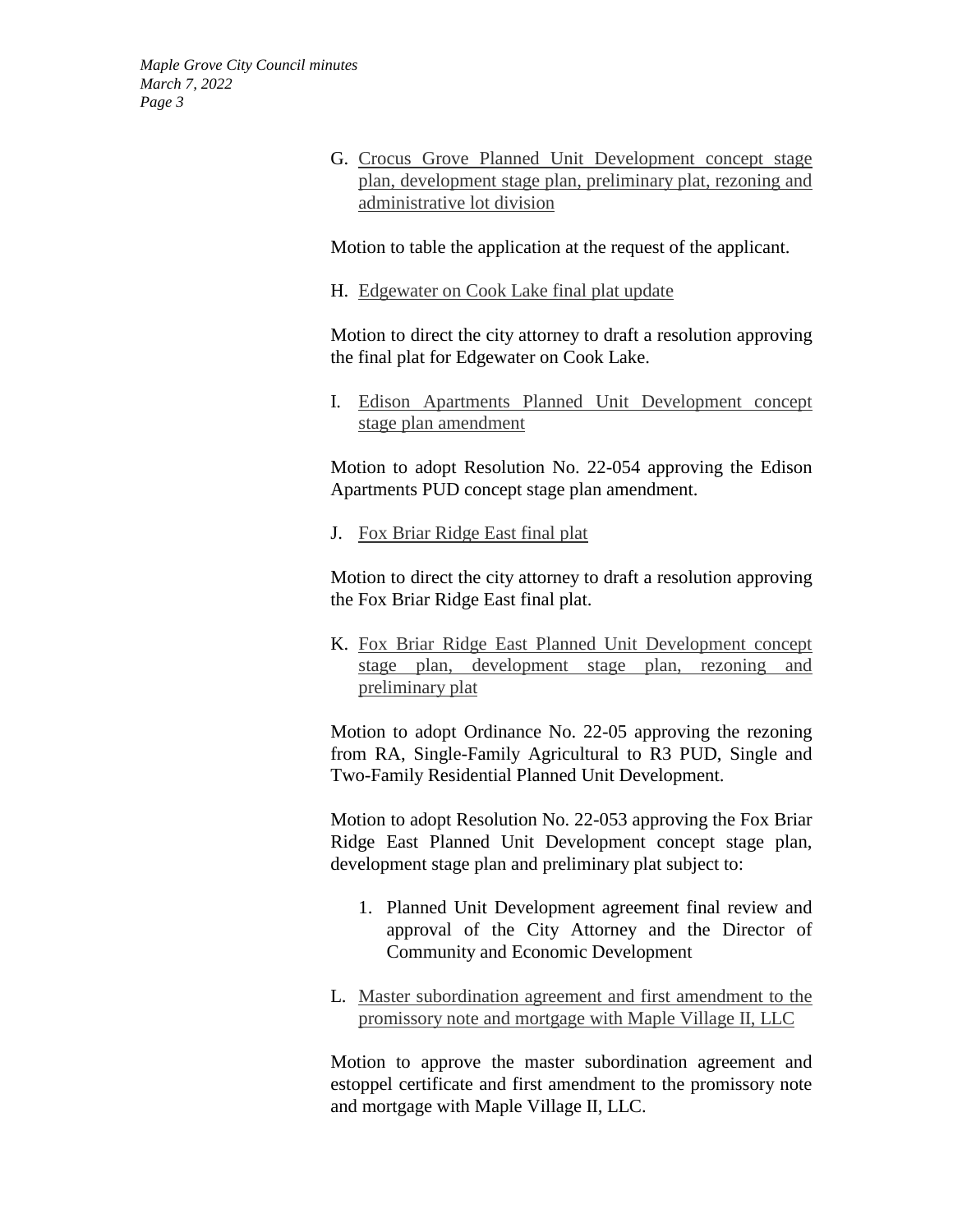#### M. Support for local housing and land use regulation

Motion to adopt Resolution No. 22-042 supporting local housing and land use regulation.

#### **ENGINEERING ITEMS**

N. County Road 47 Reconstruction (Plymouth) Project No. 22- 13 establish project Resolution No. 22-052

Motion to adopt Resolution No. 22-052 establishing County Road 47 (Plymouth) Project No. 22-13.

O. Evanswood Project No. 21-10 - approve plans and authorize ad for bids - Resolution No. 22-039

Motion to adopt Resolution No. 22-039 approving plans and specifications for Phase 1 of Evanswood Project No. 21-10 and authorizing advertisement for bids.

P. Public street designation - Resolution No. 22-049

Motion to adopt Resolution No. 22-049 designating certain city property as a publicly dedicated street and declaring the street open for travel.

Q. Water Emergency Board and water restrictions - Ordinance No. 22-04

Motion to adopt Ordinance No. 22-04 amending Maple Grove City Code Section 34-60 to update provisions related to the emergency board and water restrictions.

Motion to adopt Ordinance Summary No. 22-04 for purpose of reducing publication costs.

R. Sureties

Motion to approve the surety actions.

## **ADMINISTRATIVE ITEMS**

S. Acting city administrator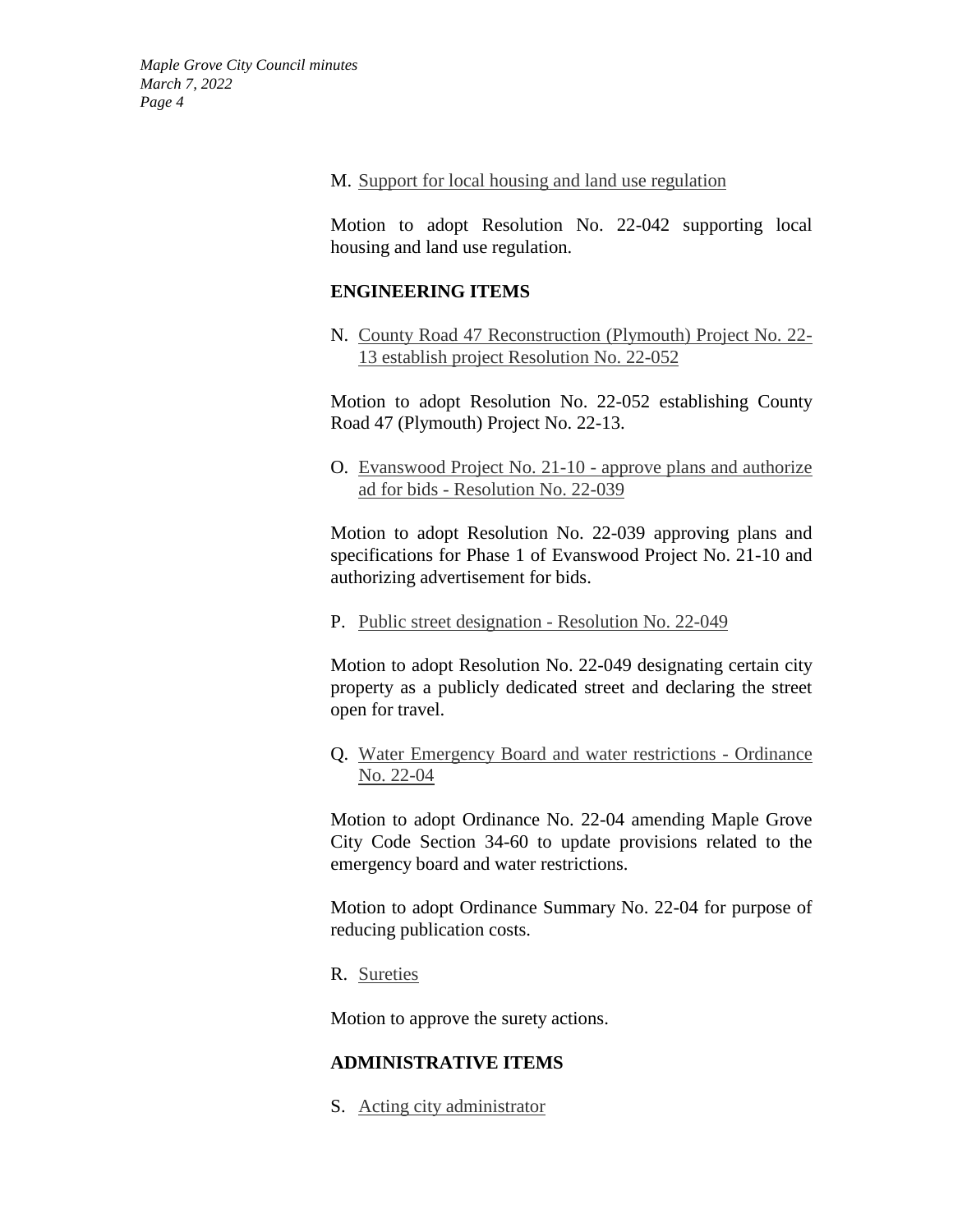> Motion to approve Public Works Director/City Engineer Ken Ashfeld as acting city administrator effective retroactively Friday, March 4, through Saturday, March 12, 2022.

#### T. Commercial kennel licenses

A motion to approve a commercial kennel license for:

Petco at 8010 Wedgwood Lane N Banfield Pet Hospital at 7845 Main Street N Adogo Pet Hotel at 7400 Kirkwood Court N North Paws Veterinary at 9481 Garland Lane N VCA Animal Hospital at 7000 E Fish Lake Road Heritage Animal Hospital at 12624 Bass Lake Road Pet Dermatology Clinic at 9712 63rd Avenue N Wellhaven Pet Health at 11740 Elm Creek Boulevard N Paws and Claws at 13640 Grove Drive N

#### U. Purchase authorization of MY RIDE vehicle

Motion to authorize the city administrator to execute the purchase of a 2021 Ford Transit 350 Extended Length van from North Central Bus & Equipment, Inc. in the amount of \$72,196 for Maple Grove Transit's MY RIDE service.

### V. Transit Station parking ramp LED lighting conversion bid award

Motion to authorize the mayor and city administrator to execute an agreement with BluSky Electric, LLC in an amount not to exceed \$143,600 for the Maple Grove Transit Station parking ramp LED lighting conversion bid award.

#### W. Approve claims

Motion to approve claims totaling \$ 2,529,687.10.

**Motion by Councilmember Leith, seconded by Councilmember Barnett, to approve the consent items presented. Upon call of the motion by Mayor Steffenson, there were five ayes and no nays. Motion carried.**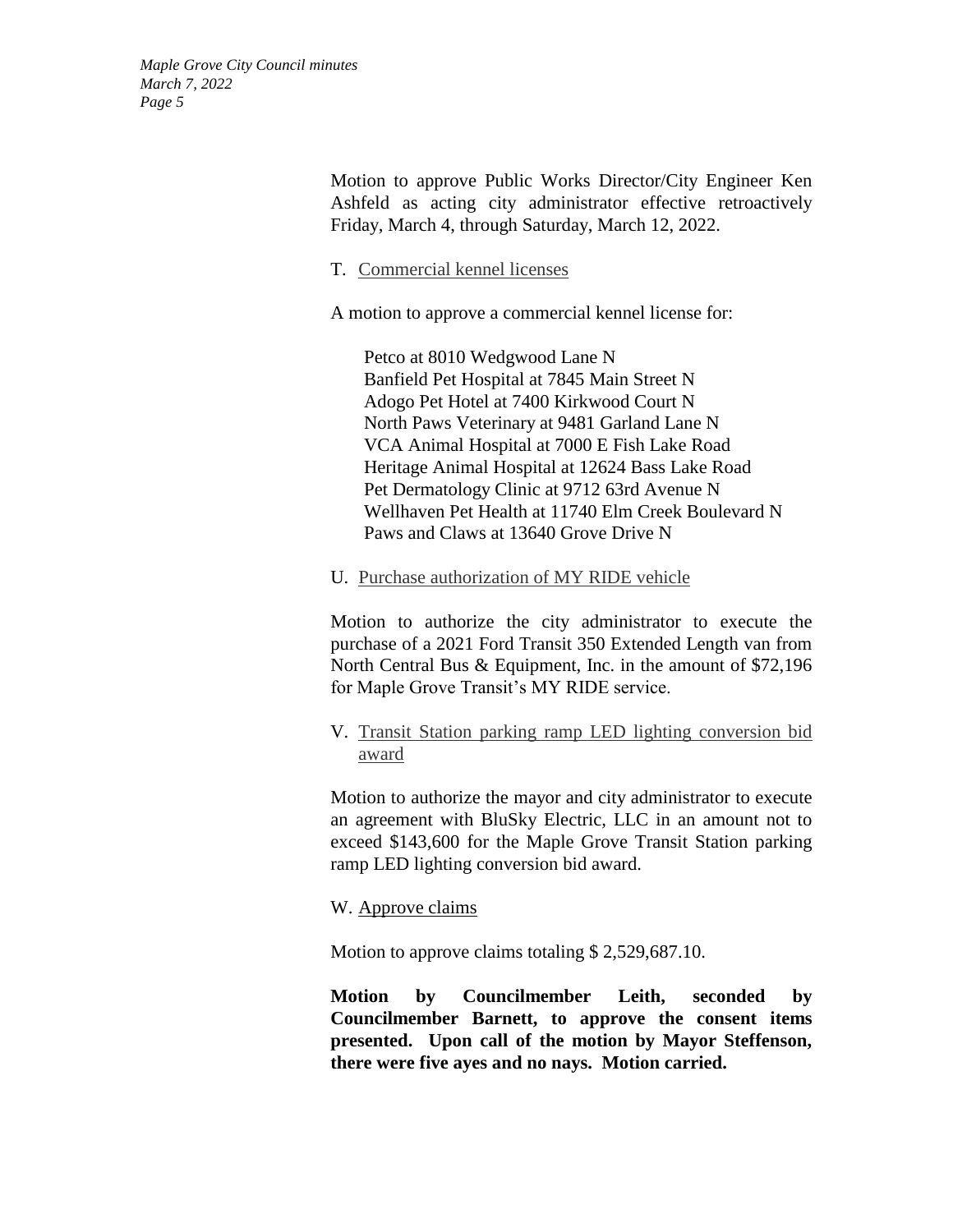| <b>Consideration</b><br>of items pulled<br>from the<br>agenda                                                                                                  | None.                                                                                                                                                                                                                                                                                                                                                                                                                                                                                                                                                                                                                                                                                                                                                                                                                                                    |
|----------------------------------------------------------------------------------------------------------------------------------------------------------------|----------------------------------------------------------------------------------------------------------------------------------------------------------------------------------------------------------------------------------------------------------------------------------------------------------------------------------------------------------------------------------------------------------------------------------------------------------------------------------------------------------------------------------------------------------------------------------------------------------------------------------------------------------------------------------------------------------------------------------------------------------------------------------------------------------------------------------------------------------|
| <b>Special</b><br><b>business</b>                                                                                                                              |                                                                                                                                                                                                                                                                                                                                                                                                                                                                                                                                                                                                                                                                                                                                                                                                                                                          |
| <b>Open forum</b>                                                                                                                                              | There were no open forum issues brought before the Council at<br>this meeting.                                                                                                                                                                                                                                                                                                                                                                                                                                                                                                                                                                                                                                                                                                                                                                           |
| <b>Community</b><br>and economic<br>development<br>items                                                                                                       |                                                                                                                                                                                                                                                                                                                                                                                                                                                                                                                                                                                                                                                                                                                                                                                                                                                          |
| <b>Arbor Lakes</b><br><b>Business Park</b><br><b>Phase 2</b><br><b>Building B</b><br><b>Planned Unit</b><br><b>Development</b><br>stage plan and<br>final plat | Economic Development Manager Angell explained Endeavor<br>Development is seeking PUD development stage plan and final<br>plat approval for building B of the second phase of Arbor Lakes<br>Business Park. The subject property is located at the northeast<br>intersection of Fountains Drive and Zachary Lane. This project<br>was first brought forward for approvals by the city in 2017 and<br>received renewed approvals for concept stage plan in 2021. The<br>first building of phase two received development stage plan<br>approval in 2021 and is currently under construction. This<br>request for PUD development stage plan and final plat approval<br>matches the development concept and comments that were<br>previously approved. Staff commented further on the request<br>and reported the Planning Commission recommended approval. |
|                                                                                                                                                                | Joe Bergman, Endeavor Development, thanked the Council for<br>considering his request and noted he was available for<br>questions.                                                                                                                                                                                                                                                                                                                                                                                                                                                                                                                                                                                                                                                                                                                       |
|                                                                                                                                                                | Councilmember Leith,<br><b>Motion</b><br>by<br>seconded<br>by<br>Councilmember Jaeger, to direct the city attorney to draft a<br>resolution and a Planned Unit Development agreement<br>approving the Arbor Lakes Business Park Phase 2 Building<br>B Planned Unit Development stage plan and final plat<br>subject to:                                                                                                                                                                                                                                                                                                                                                                                                                                                                                                                                  |
|                                                                                                                                                                | 1. The applicant addressing to the satisfaction of the<br>city any remaining applicable comments contained in                                                                                                                                                                                                                                                                                                                                                                                                                                                                                                                                                                                                                                                                                                                                            |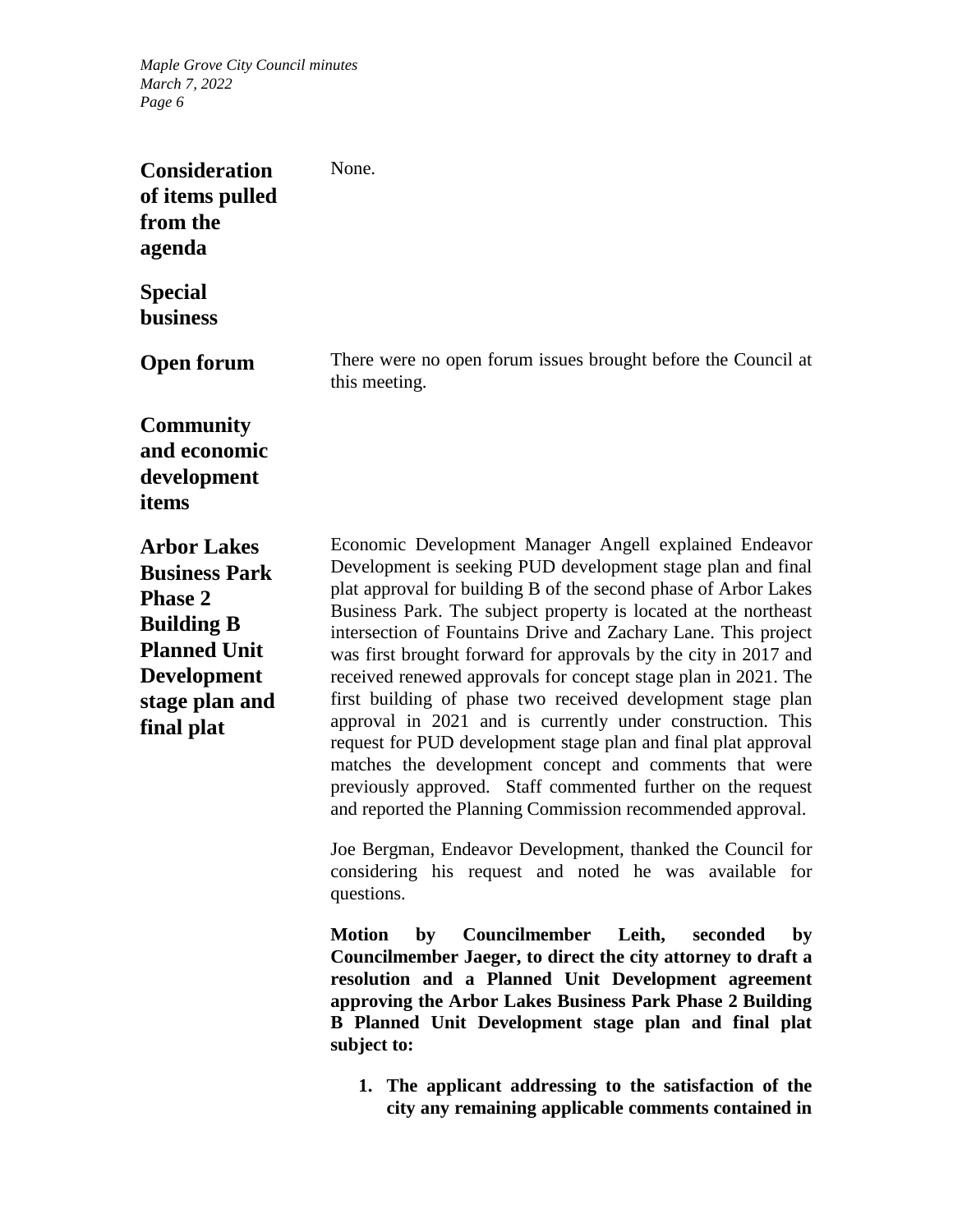**the memorandums from:** 

- **a. The Community & Economic Development Department dated February 4, 2022**
- **b. The Engineering Department dated January 21, 2022**
- **c. The Fire Department dated January 19, 2022**

**The applicant shall acknowledge that park dedication requirements are based on staff review and recommendation to the Park and Recreation Board and their subsequent board action. Board meetings are held on the third Thursday of each month.**

## **Upon call of the motion by Mayor Steffenson, there were five ayes and no nays. Motion carried.**

Planning Manager Vickerman explained the applicant is requesting four variances to permit a recently constructed shed that encroaches into the 5-foot side yard setback that is larger and taller than permitted within the shoreland setback area. The property located at 7479 Fernbrook Lane North abuts Fish Lake and is in the shoreland overlay district. City Code allows for a water oriented accessory structure to be placed within the 75 foot shoreland setback when certain conditions are met. The code specifies the structure shall not be greater than 10 feet in height and 100 square feet in area. Additionally, the structure shall at no point be closer than 25 feet to the ordinary highwater mark and shall conform with side yard setbacks for that zoning district. Details regarding the shed color and location were reviewed with the Council. Staff commented on the discussion that was held at the Planning Commission level and reviewed the recommendations that were made to the City Council regarding the four variances.

> Councilmember Jaeger asked why the fifth variance was removed from consideration. Planning Manager Vickerman explained staff originally discussed the need for an impervious surface variance, but after discussing this with the applicant and engineering staff, code allows the applicant to go higher with impervious surface if there is proper stormwater management done on the site. He indicated this was made a condition for approval and the applicant would have to build a swale with plantings around the shed.

**7479 Fernbrook Lane North Variance**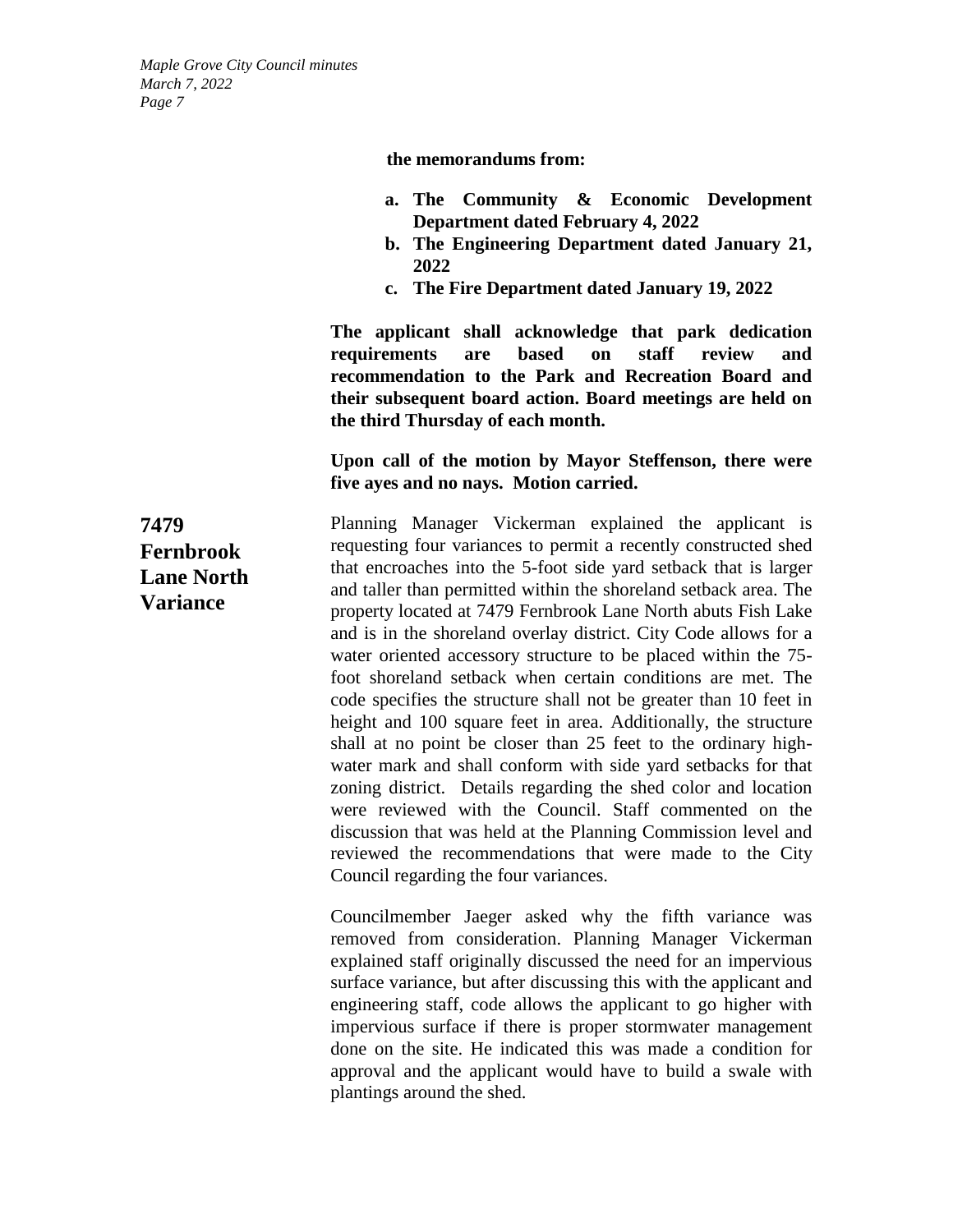> Councilmember Jaeger reported the applicant was still over the 30% requirement. Planning Manager Vickerman reported this was the case.

> Councilmember Leith discussed the patio that was added to the home and inquired if this required a variance. Planning Manager Vickerman commented the patio was not something the city knew about until the shed complaints were brought to staff's attention. He stated ownership of the home changed in 2021 and it was noted the previous owner built the patio. He indicated the patio would not require a permit from the city.

> Councilmember Leith stated he understood the property had runoff concerns. He questioned if the proposed engineering work was just for the shed or would this also mitigate the patio area. Planning Manager Vickerman explained staff was focused on the shed, because this pertained to the variance request.

> Councilmember Leith discussed the slope of the property and asked how far the shed was from the lake. Planning Manager Vickerman reported the shed had to be 25 feet from the lake and noted the applicant's shed was 26½ feet from the lake.

> Councilmember Jaeger questioned what the hardship was for this variance request. Planning Manager Vickerman stated this was discussed by the Planning Commission and noted the only recommendation of approval for the variance was for the color of the shed. He commented further on the city's shed color requirements and noted the Planning Commission believed the gray color would remain due to the surrounding rock wall and plantings.

> Councilmember Jaeger did not believe this was a hardship. She requested further information regarding the hardships for the applicant. Planning Manager Vickerman explained variance requests now have to prove practical difficulties, which was an easier standard to meet.

> Councilmember Barnett inquired what the practical difficulty was for the shed. Planning Manager Vickerman reported the purpose of the shed was to store hockey equipment, boards and lights for their hockey rink.

> Councilmember Barnett questioned if the applicant had a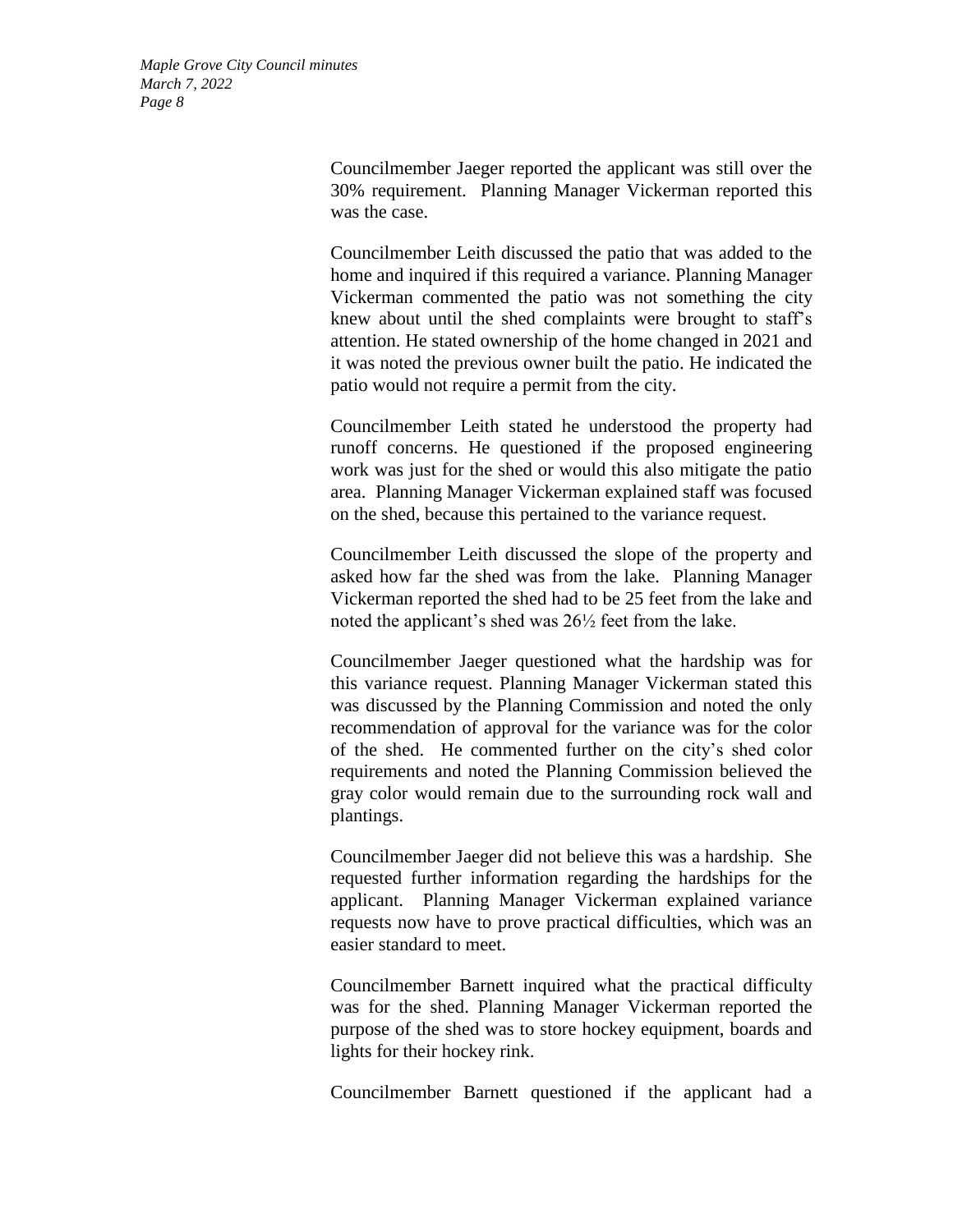> garage. Planning Manager Vickerman stated the applicant does have a garage. He noted the shed was allowed under code, it was just the size, height, color and location that were in question. He commented if the Council elected to not grant the variances for size, height and location the shed would have to be removed.

> Councilmember Barnett asked if the applicant was made aware of the city's requirements regarding shed size and placement prior to constructing the shed. Planning Manager Vickerman explained this was the case.

> Mayor Steffenson commented the applicant went ahead and built the shed in this location. He requested the representative for the applicant come forward at this time.

> Robert Kouba, attorney and representative for the applicant, explained the variance request was for his client Mr. Michael Ball. He addressed some of the questions that were brought up. He addressed the hardship of this lot was that it was extremely narrow. The lot was 40 feet wide at the road and 49 feet at the lake. He commented by code, this was a narrow lot and this creates a hardship when looking at placement of sheds. He indicated another hardship was that his client uses this shed to store equipment and things related to maintaining a hockey rink on the lake for local children in the community. He explained this equipment includes hockey boards, lights, an ATV, a UTV and equipment related to smoothing out the ice. Originally, the equipment had been stored on the property under a tarp and his client was informed this was not to code. This led his client to purchase and construct a shed.

> Mr. Kouba reported his client inquired last April what the requirements were for sheds and also had a conversation with staff in November of 2021. He stated his client mistakenly believed that because he had a narrow lot that this made his property unique and therefore he would receive a variance. He understood this was not the case, but this was his clients preliminary understanding of code. He discussed the impervious surface concerns noting the shed had a gravel base instead of concrete. He reviewed the slope of the property and described how water flowed down the slope. He explained his client had put boulders and plants around the shed.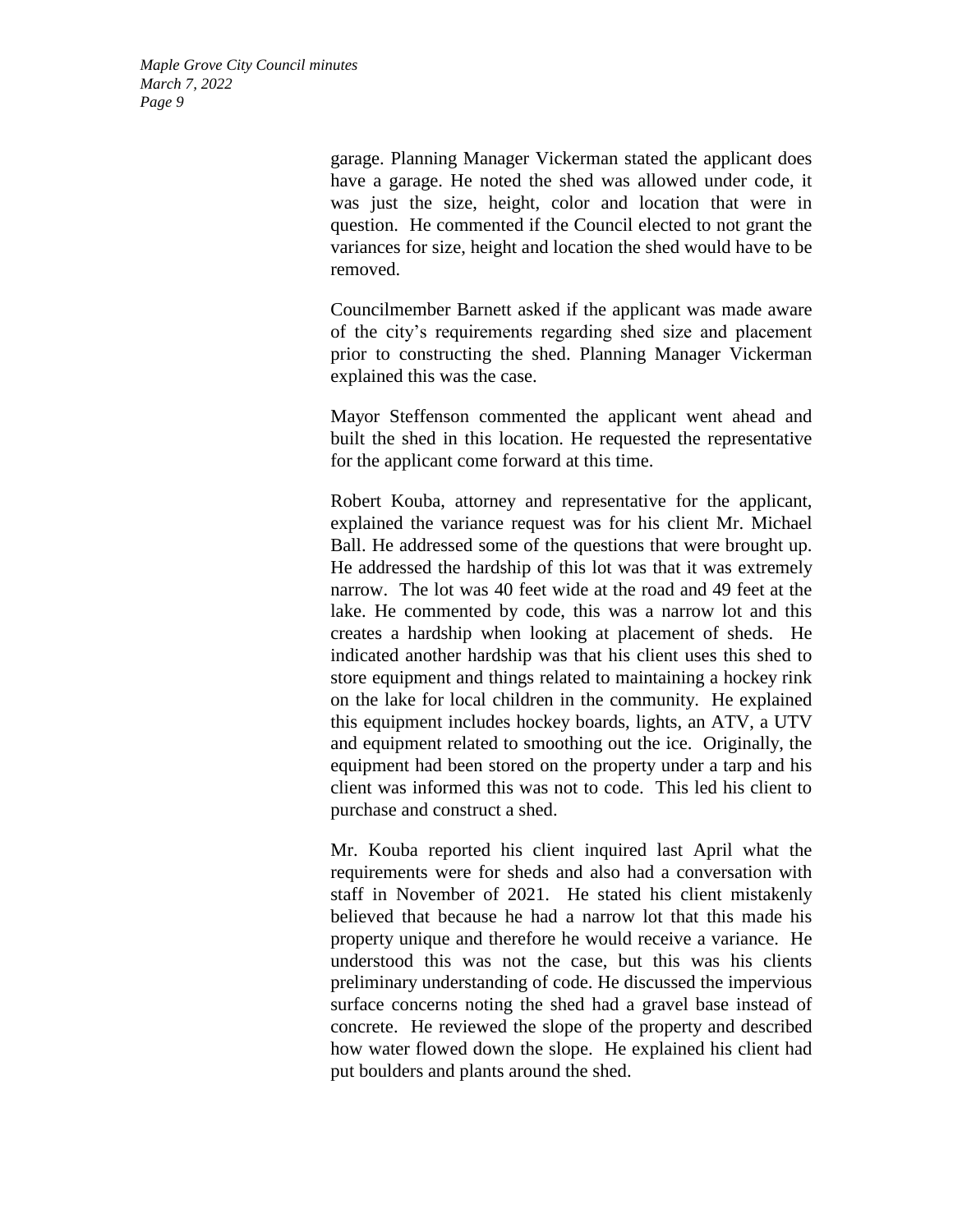> Mr. Kouba commented on the color variance for the shed. He indicated staff recommendations involved placing boulders, perennials and plants to shield the shed. He stated it was determined this would not be enough given the location of the shed. He explained the issue was with the color of the shed. He understood the purpose of that screening variance was to not create eyesores for people on the lake in the winter and the summer.

> Mr. Kouba stated with respect to practical difficulties the applicant does not need to show reasonable use is possible without the variance. He commented under the practical difficulty standard, the applicant has to show the proposed use with the variance is reasonable. He indicated the reason for the variance was to get the hockey rink equipment out of sight and to bring the property into compliance with staff's request.

> Councilmember Leith asked if all of the material in the shed was stored under a tarp for the last several years. Mr. Kouba indicated he was uncertain if the ATV and the UTV were under the tarp, but it was his understanding the boards and lights were under the tarp. He referred this question to the applicant.

> Michael Ball, 7479 Fernbrook Lane North, thanked the Council for considering his request. He addressed why and when this situation came about explaining that when youth sports were being canceled, he took it upon himself to create a hockey rink on the lake. He discussed the number of teams that have used his rink. He estimated he has invested \$40,000 in the pond hockey rink. Originally, the equipment was stored under a tarp because while he has a two-car garage, two trucks are being stored in it. He reviewed the equipment that was being stored in the shed, which included a water trampoline, skis, tubes, life jackets, an ATV, boards and lights for the rink, a motorized snow brush, a skid fish house, and 100-gallon tow behind that smooths the ice.

> Mr. Ball explained Associate Planner Jesse Corrow visited his property as the foundation for the shed was being constructed. He assumed that the variance would be granted because the variance application states that narrow lots are unique if the parcel was platted prior to September of 1976. He indicated his lot was platted in the 1930's. He explained he has one of the narrowest lots on the entire lake. He commented that sheds are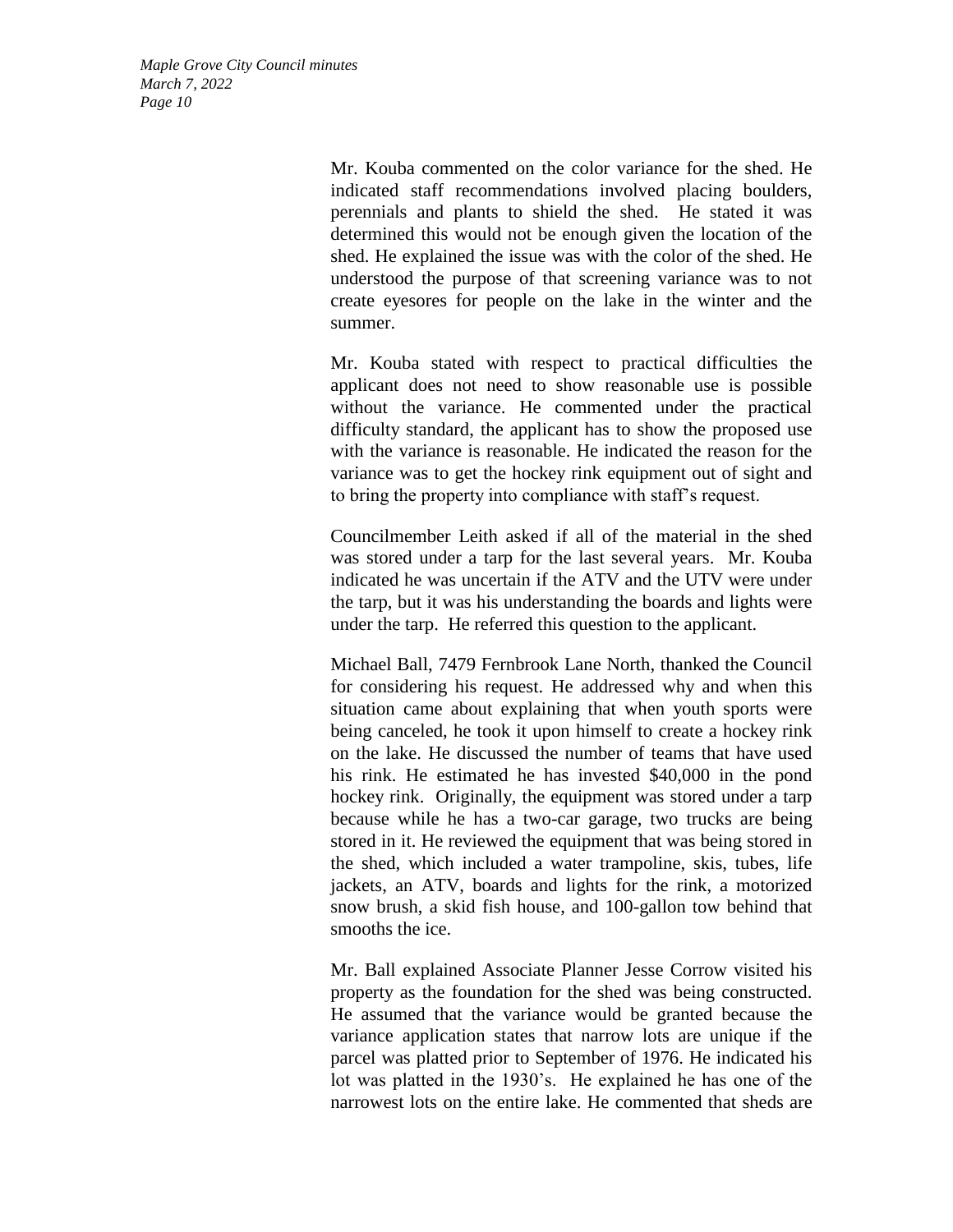> typically located to the left or right of the property to allow for the placement of docks and boat lifts in the winter. He stated he has never done this before and has not pulled a permit for a variance. In hindsight, he understood that things could have been done differently.

> Mr. Ball reported he enjoyed maintaining and running this hockey rink on the lake. He explained he would be coaching hockey for the next six years and he would remain a big part of OMGHA going forward. He requested his shed be allowed to remain as is in order to make room for his boat, boat lift and dock sections on his property in the winter months.

> Councilmember Jaeger questioned if the neighbors received permits for their sheds. Mr. Ball stated he was uncertain but noted all of his neighbors' sheds were off to the side, same as his.

> Councilmember Jaeger asked how many years Mr. Ball had been putting a hockey rink on the lake. Mr. Ball indicated this began last year after COVID when youth sports were canceled and kids could no longer be with their friends. He stated the rink he created allowed children to play hockey outdoors with their friends.

> Councilmember Jaeger inquired if all of the necessary equipment fit within the shed. Mr. Ball reported he could get all of the equipment inside the shed at this time.

> Dave Hass, 7487 Fernbrook Lane, stated he lived just to the north of the applicant. He explained this property had no hardship but rather was based on decisions made by the applicant. He reported there has been no community demand for this rink, but rather was the homeowner's wish. He indicated the homeowner blatantly disregarded the city's ordinances even after being visited by city staff. He feared that if this shed were allowed to remain in place a precedent would be set. He discussed the impervious surface concerns on this property and encouraged the Council to correct the previous errors that occurred on this property. He commented on his efforts to clean up Fish Lake and stated continual phosphorous runoff would harm the lake.

> Timothy Niles, 7469 Fernbrook Lane North, stated he lived just to the south of the Ball property. He commented he sent a letter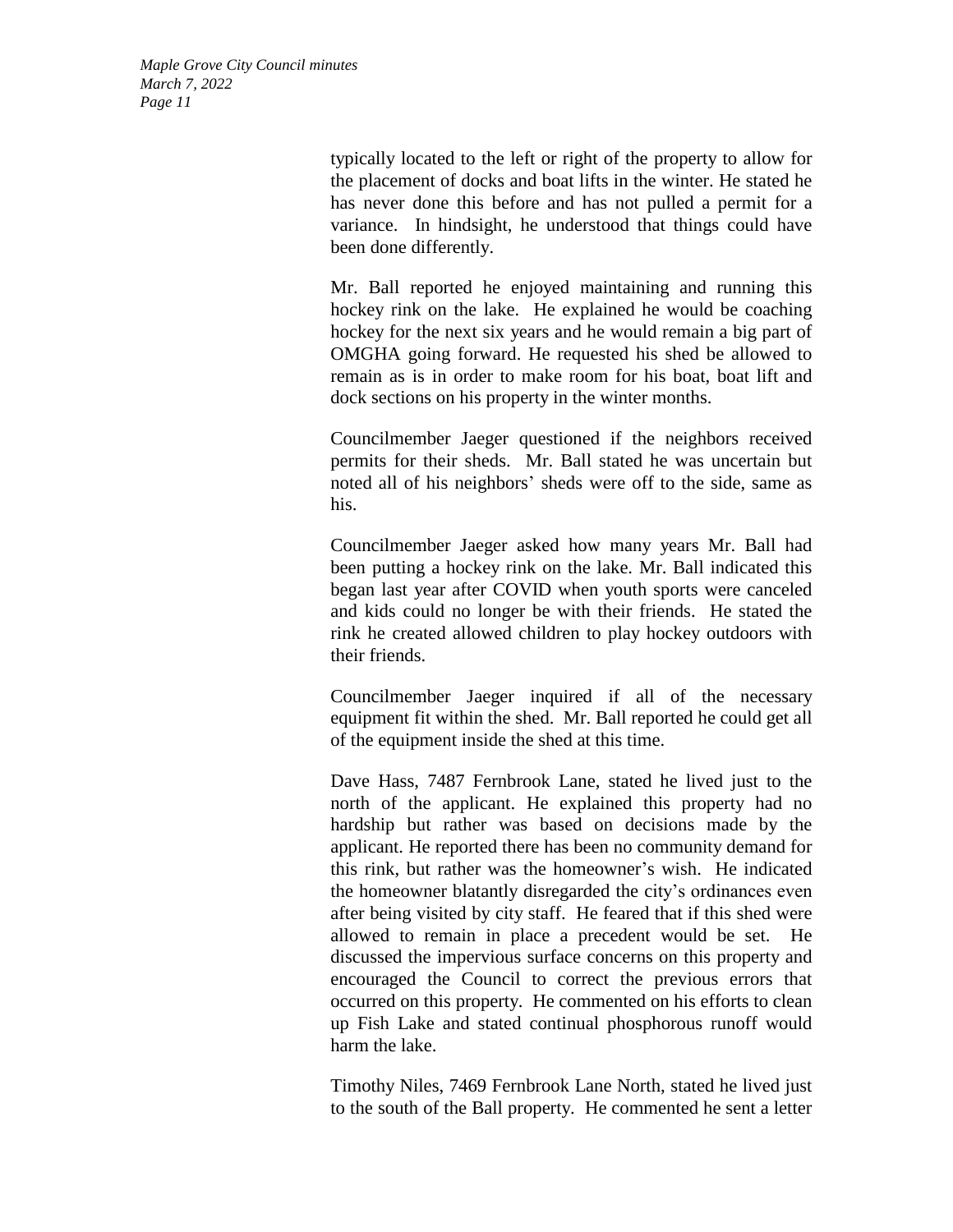> to the Planning Commission and the City Council regarding his concerns. He echoed what Dave Hass was saying noting he had concerns with the impervious surfaces on this property and the previous work that had been done on the patio. He indicated he was the recipient of all of the water running off of the Ball property. He explained Mr. Ball was aware of the city's regulations and went ahead with the shed anyway. He reported he has a contentious relationship with Mr. Ball.

> Mayor Steffenson asked which way the water drained from the shed. Mr. Niles indicated the slope of the shed roof drained towards his property.

> Mr. Kouba commented his client did not own the property when the patio was completed. He indicated it was the responsibility of the property owner to address any issues related to that. He spoke to the comment that the hardship was created by the property owner. He reported his client was asking for increased square footage, height, slightly reduced screening and setbacks because that is the purpose of the variance. He encouraged the Council to consider if the variance requests were reasonable and if the use being proposed was reasonable. He indicated the height variance was from 10 feet to 10 feet 8 inches, which was an 8-inch height increase. He stated the Planning Commission discussed the fact that variances have been approved for much larger height differentials, one being a pole barn. He stated the size variance was from 100 square feet to 124 square feet. He discussed the purpose of the screening variance, which was to screen the shed from the lake. He noted the code itself does not specify a particular color, but rather says the shed should be screened as much as possible from view by the lake, utilizing things such as vegetation and possibly painting the shed an earthen tone. He indicated the shed in question was painted gray in color to blend in with the boulder wall that was behind it. He asked that the Council find that this color was an earthen tone. He understood that staff considers an earthen tone to be green or brown, which was why a variance to the shed color was required. He stated the hardship was not created by Mr. Ball, but rather by staff's interpretation of the color requirement. The final variance was the five-foot setback from the side yard property line. He reported the Planning Commission discussed that five-foot variances had been granted in the past. He noted the applicant has the narrowest or one of the narrowest lots on the lake. He indicated the shed was not trespassing on the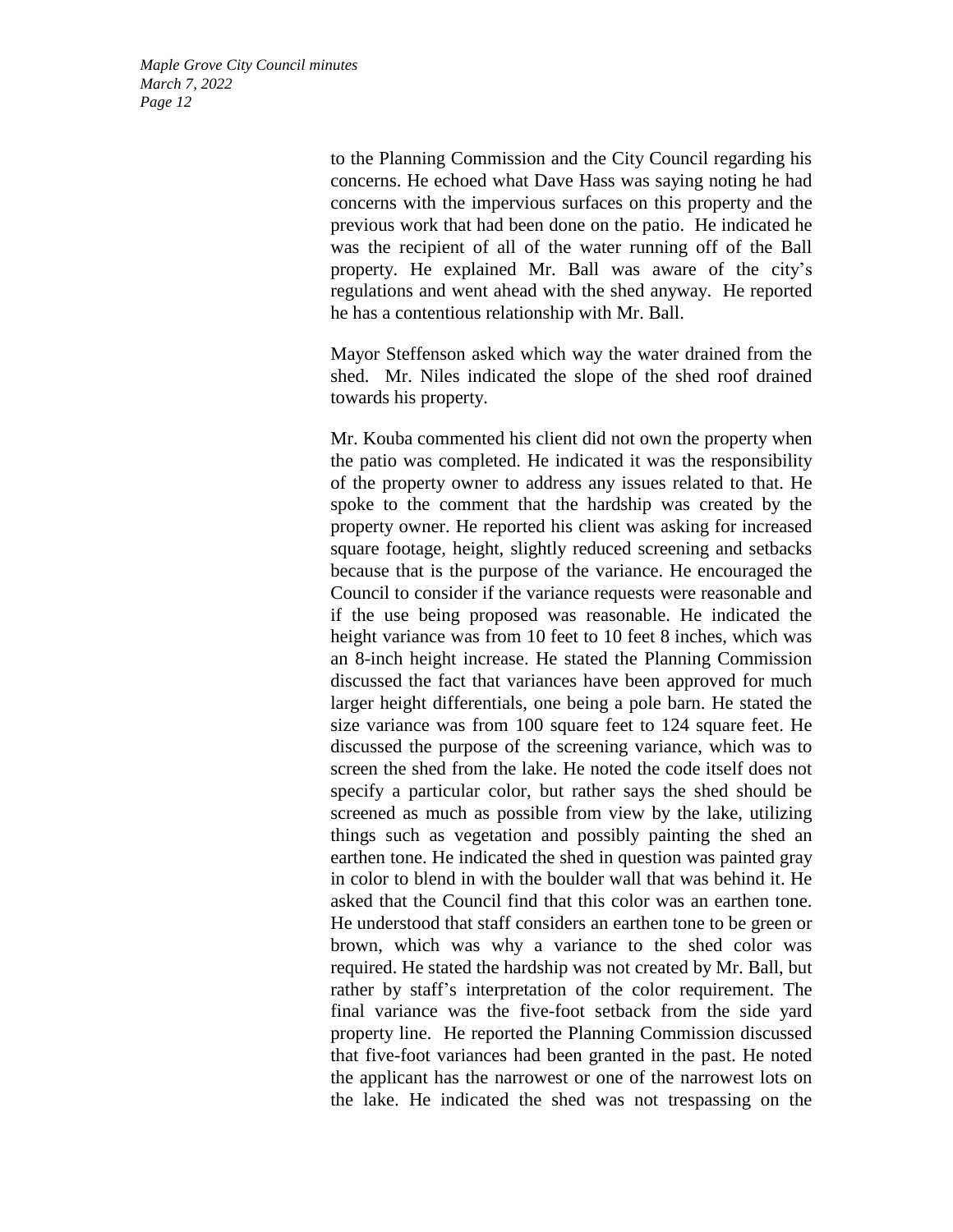> neighbor's lot but rather was within the property line. He spoke to the character of the shed and noted it does not go against the character of the locality.

> Mayor Steffenson asked if it was accurate that staff visited Mr. Ball when the area was being marked for the shed and spoke to the applicant and his attorney regarding the need for a five-foot setback from the property line. Mr. Kouba stated he was not involved at that time. He reported he did not get involved until the shed had already been constructed.

> Mayor Steffenson questioned if this information was passed along to another representative. Mr. Kouba reported it was his understanding that he was the first and only representative for Mr. Ball relating to the shed and variances. He understood that Mr. Ball was the only person to review City Code and he did not have the aid of any attorney. Mr. Ball mistakenly thought that because his lot was narrow that this was a reason for the variance to be granted. However, after meeting with Mr. Kouba, Mr. Ball learned this was not the case. He reported Mr. Ball was not trying to circumvent the code, but rather, he thought because the lot was narrow that this was the reason for the variance.

> Councilmember Jaeger explained Mr. Ball's parents lived in the house prior to him and Mr. Ball grew up in this house. She indicated he would therefore have knowledge of the requirements for the lot. Mr. Kouba explained he was uncertain what Mr. Ball knew, but he could confirm that Mr. Ball's parents did own the property.

> Councilmember Barnett questioned how long Mr. Ball has resided in the house. Mr. Kouba indicated it was his understanding Mr. Ball purchased the house from his parents in the last year or two.

> Councilmember Hanson inquired if the city had any authority to address the concerns that led to the impervious surface on this property to be so high. City Attorney Templin explained the matter before the Council, in terms of impervious surface, was the shed and only the shed.

> Councilmember Hanson discussed the memo that was drafted by staff regarding the swale that would be required on the applicant's property. She asked if the applicant agreed to this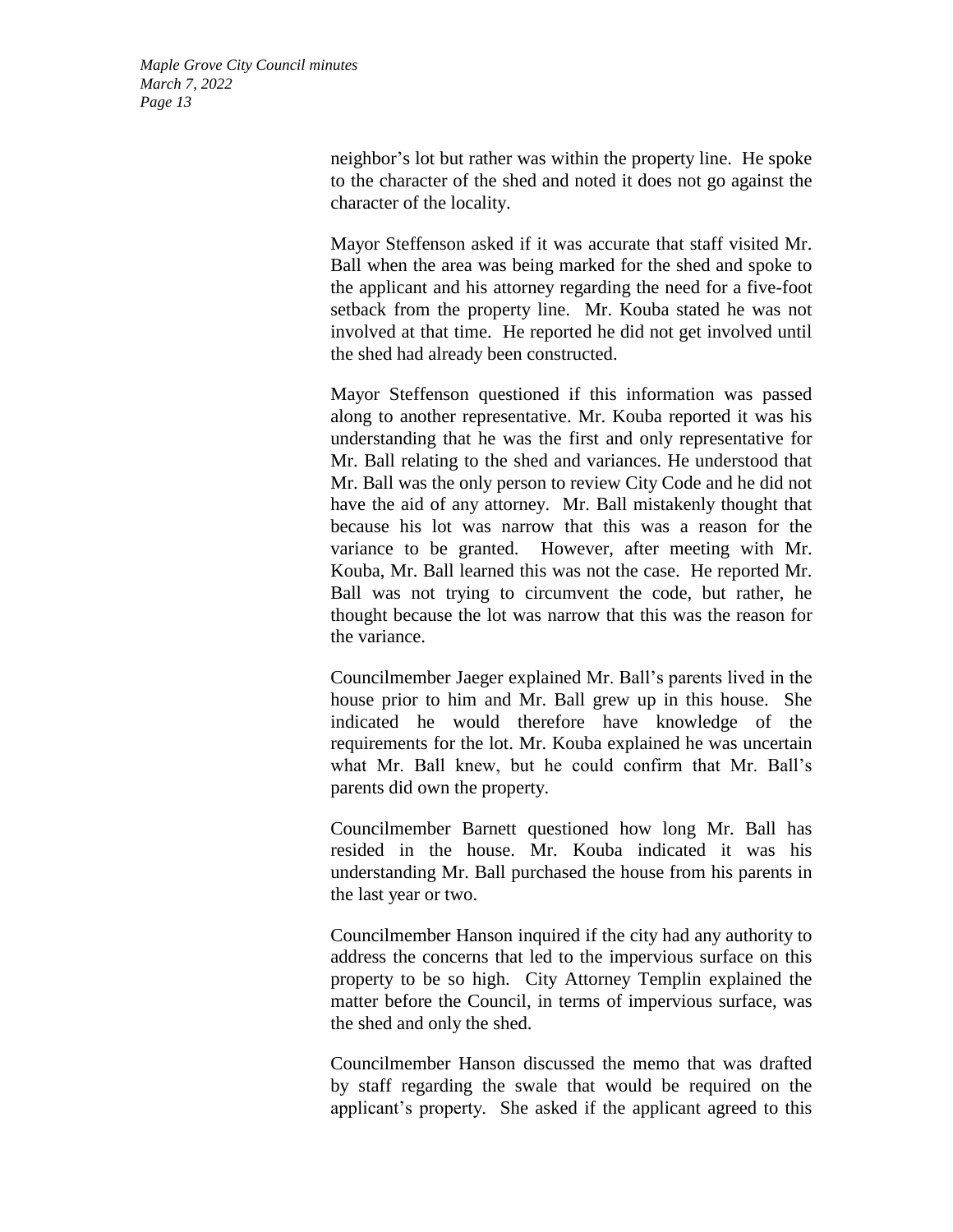> condition. Mr. Kouba reported his client was agreeable to this requirement from staff.

> Councilmember Barnett questioned how many motions the Council would have to make regarding the variances.

> Mayor Steffenson reported four motions would have to be made to address the height, size, color and location of the shed. Planning Manager Vickerman reported this was the case.

> Councilmember Leith stated he had a hard time with the request because the person knew the rules and went against the city's requirements. He commented 10 to 15 years ago, someone on Fish Lake built a gazebo that was 10 feet from the lake had heat and lights and it was built without a variance. He noted the Council denied the variance request and the gazebo had to be torn down. He indicated the only variance he did not have a problem with was the color of the shed. He supported the applicant being required to move the shed away from the property line in order to comply with the side yard setback.

> Councilmember Hanson reported she had a problem with all four variance requests. She indicated the homeowner's first mistake was in making an assumption regarding the variance requirements. She explained the second mistake was learning the assumption was wrong and still proceeding. She stated she had a really hard time with this. She believed city staff was really easy to work with and while the color may not seem like a big deal, she supported the screening being completed properly per City Code. She believed all four variances were troubling especially the height and size of the shed. While she appreciated what the applicant was doing for the neighborhood with the hockey pond rink, she did not believe this gave the applicant the right to disregard the ordinances, particularly when he already knew the requirements. She indicated she could not support the shed placement and anticipated the shed could be moved with the applicant's ATV.

> Councilmember Jaeger commented the ordinance states the property has to be 30% or less for impervious surface and while the applicant was proposing mitigation efforts, this was a major concern to her. She questioned why the city had an ordinance in place, if property owners did not have to comply. She reported she was a member of the watershed district and she would not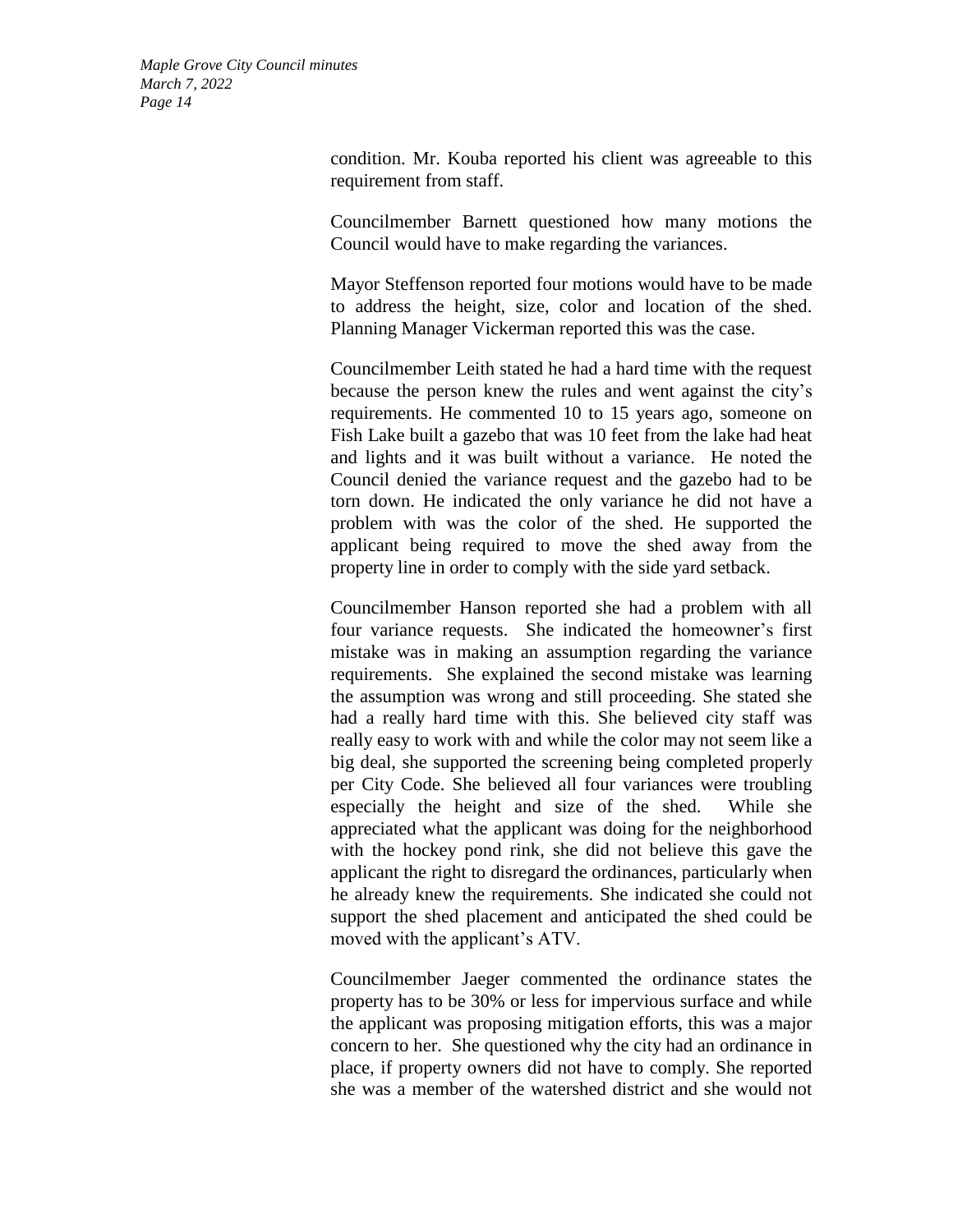be supporting this variance request.

Councilmember Barnett indicated she lives on a lake and was familiar with the need for places to store lake toys. She stated she saw rinks on Weaver Lake along with sheds. She explained this was a case where the applicant was begging for forgiveness instead of asking for permission. She commented the side yard setback variance was not reasonable when there was room to move the shed 2½ feet. She did not believe it was reasonable for the shed to be that close to the property line when there was room for the shed away from the property line. She indicated the color of the shed was not a concern for her given the fact many homeowners paint them to be uniform with the home. She commented it was great the applicant has provided this rink for the community, but stated there were other rinks that were provided by residents that were not overlooking city ordinances or impeding on their neighbors. She stated it was the City Council's job to uphold city ordinances and she had a problem with the fact the applicant just chose to overlook them. She reported if the Council were to approve these variances a message would be sent to the community that it was just okay to overlook ordinances.

Mayor Steffenson indicated he has only voted to support one lake variance in the past. He questioned if the city has granted any shed variances on Fish Lake. Planning Manager Vickerman discussed the language that was created for properties that have a steep slope that would allow sheds to be located closer than 75 feet. He recalled there was only one property on Weaver Lake and one property on Fish Lake that were allowed to have sheds under this language.

Councilmember Leith asked if staff had been approached by a number of residents stating that a 10-foot by 10-foot shed was not sufficient. Planning Manager Vickerman stated he was not aware of staff receiving requests for sheds larger than the 10 by 10 or 100 square feet.

**Motion by Councilmember Hanson, seconded by Councilmember Leith, to direct the city attorney to draft a resolution approving the variance for shed color for the 7479 Fernbrook Lane North variance subject to the applicant addressing to the satisfaction of the city any remaining applicable comments contained in the**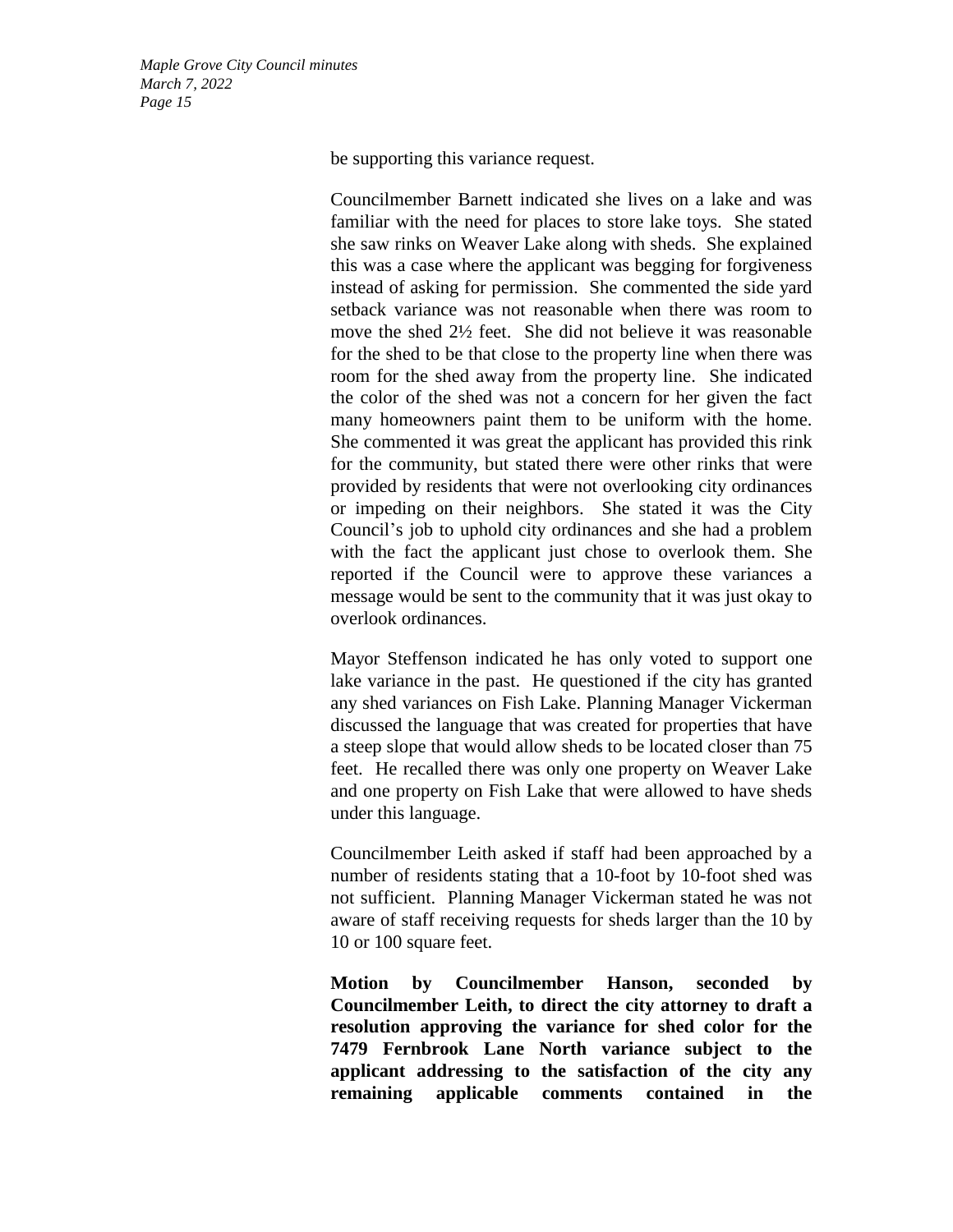> **memorandum from the Community & Economic Development Department dated February 22, 2022. Upon call of the motion by Mayor Steffenson, there were four ayes and one nay (Councilmember Jaeger opposed). Motion carried.**

> **Motion by Councilmember Hanson, seconded by Councilmember Barnett, to direct the city attorney to draft a resolution approving the variance for height of the shed.**

> Councilmember Jaeger reported she believed the existing shed was too tall.

> Councilmember Barnett commented she would be supporting the motion on the floor in order to accommodate the existing shed and wanted to see it moved away from the property line.

> Mayor Steffenson indicated he did not support the height of the shed.

> **Upon call of the motion by Mayor Steffenson, there were two ayes and three nays (Councilmembers Jaeger, Leith and Mayor Steffenson opposed). Motion failed.**

> **Motion by Mayor Steffenson, seconded by Councilmember Leith, to direct the city attorney to draft a resolution denying the variance for height of the shed. Upon call of the motion by Mayor Steffenson, there were four ayes and one nay (Councilmember Barnett opposed). Motion carried.**

> **Motion by Mayor Steffenson, seconded by Councilmember Leith, to direct the city attorney to draft a resolution denying the variance size of the shed. Upon call of the motion by Mayor Steffenson, there were three ayes and two nays (Councilmembers Hanson and Barnett opposed). Motion carried.**

> **Motion by Councilmember Barnett, seconded by Councilmember Hanson, to direct the city attorney to draft a resolution denying the setback variance at 7479 Fernbrook Lane North for the shed to remain in its current location along with findings of fact.**

> **The applicant shall acknowledge that park dedication requirements are based on staff review and**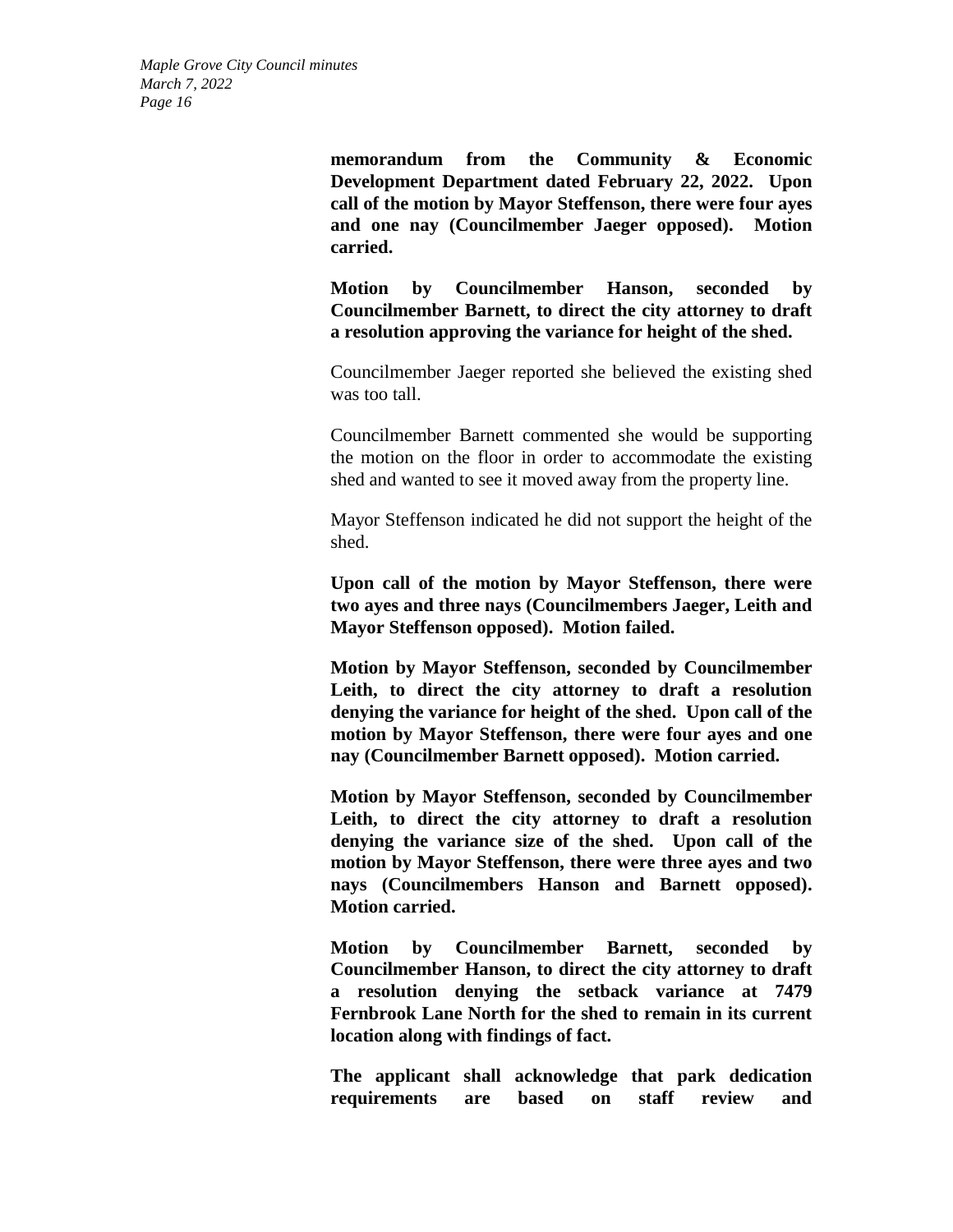**Report on upcoming community and economic development** 

**items**

**recommendation to the Park and Recreation Board and their subsequent board action. Board meetings are held on the third Thursday of each month.**

**Upon call of the motion by Mayor Steffenson, there were five ayes and no nays. Motion carried.**

Community and Economic Development Director Hogeboom updated the Council regarding the following:

- The Planning Commission would be holding a worksession meeting on Monday, March 14 to discuss rental housing
- A regular Planning Commission meeting will be held on Monday, March 14 where the group will discuss the Weston Commons townhome proposal.
- A Council/Park Board/Planning Commission joint worksession will be held on Monday, April 18 at 6 p.m. to discuss the master plan for Territorial Road.
- The  $11<sup>th</sup>$  Annual Community Forum on Race will be held on Thursday, April 28 at 6 p.m.
- A ribbon cutting ceremony for Restore Hyper Wellness will be held on Thursday, March 17 at 4 p.m.

**Engineeringpublic works items**

**Report on upcoming engineering items**

Acting City Administrator Ashfeld updated the Council regarding the following:

- Staff was working diligently to put together grant applications through the Federal Raise program noting \$25 million will be requested for the TH610 project.In addition, \$10 million will be requested for TH169.
- Staff discussed the recent snow event and reported all went well with cleaning the streets.

**Administration items**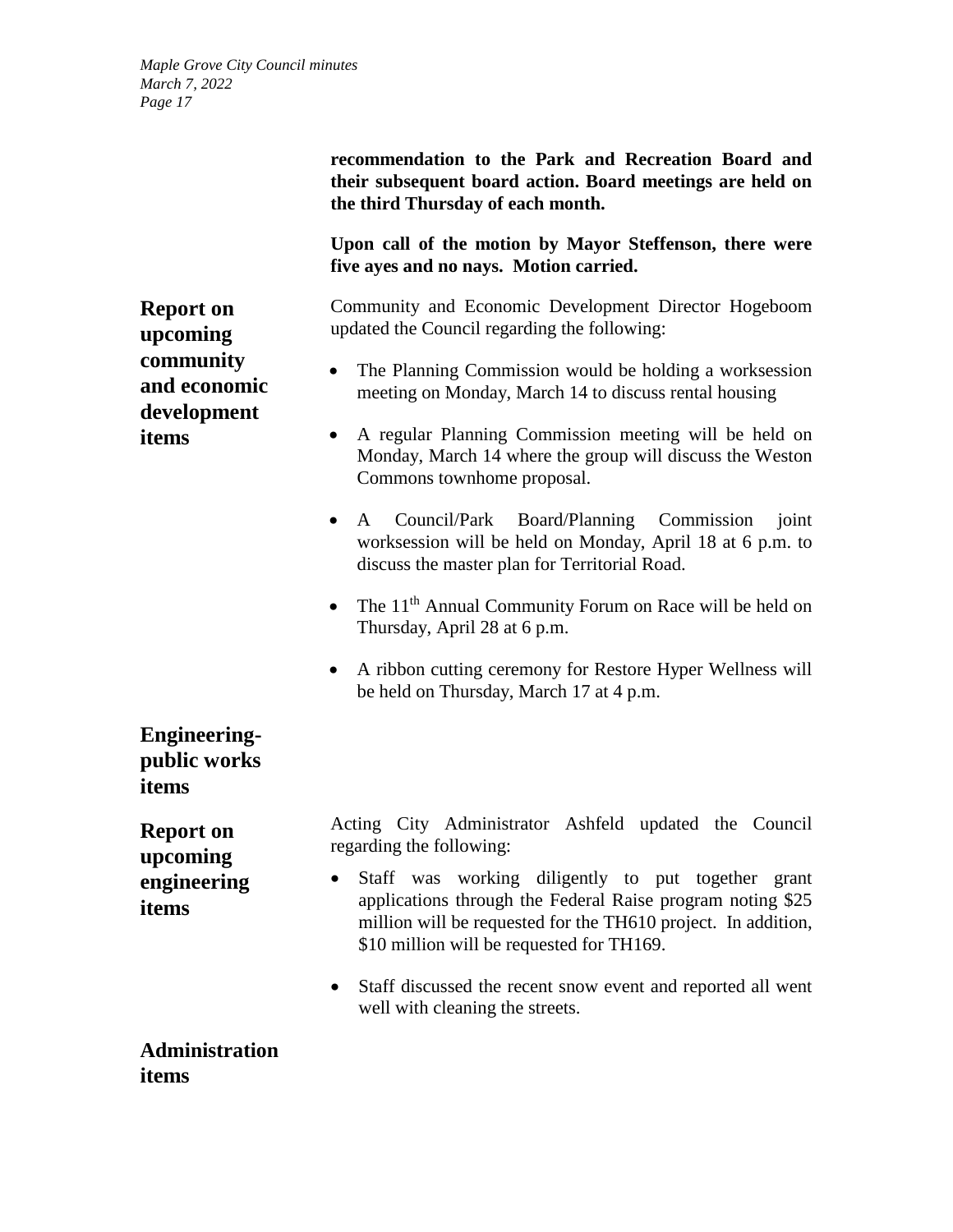| <b>Report on</b><br>upcoming<br>administration<br>items | Acting City Administrator Ashfeld reported bonding and<br>transportation funding requests were being made from the<br><b>Transportation Committee.</b>                                                                                                                                                                                                                                                                                                                                                                               |
|---------------------------------------------------------|--------------------------------------------------------------------------------------------------------------------------------------------------------------------------------------------------------------------------------------------------------------------------------------------------------------------------------------------------------------------------------------------------------------------------------------------------------------------------------------------------------------------------------------|
| <b>Items added to</b><br>the agenda                     | Councilmember Jaeger encouraged residents to check their<br>smoke detectors to make sure they were working and to replace<br>old batteries, if necessary.                                                                                                                                                                                                                                                                                                                                                                            |
|                                                         | Councilmember Jaeger stated the farmers market would be held<br>indoors on Thursday, March 24.                                                                                                                                                                                                                                                                                                                                                                                                                                       |
|                                                         | Councilmember Jaeger reminded residents to set their clocks<br>ahead one hour on Saturday night.                                                                                                                                                                                                                                                                                                                                                                                                                                     |
|                                                         | Councilmember Leith reported last Friday night the 4 <sup>th</sup> Annual<br>Maple Grove Lions Beer and Wine Tasting event was held to a<br>sold-out crowd. He thanked all who attended this wonderful<br>community event.                                                                                                                                                                                                                                                                                                           |
|                                                         | Chuck Triggs, 11548 72 <sup>nd</sup> Avenue North, stated he has lived in<br>Maple Grove since 1991. He commented he was very proud of<br>this city and he thanked the City Council for all they do for the<br>community. He discussed the street improvement project that<br>would be completed in his neighborhood. He discussed how<br>recent projects on the street have impacted or deteriorated his<br>street. He indicated he was retired and was now being asked to<br>come up with \$7,000 which was a tremendous hardship. |
|                                                         | Acting City Administrator reported a public hearing would be<br>held for this improvement project.                                                                                                                                                                                                                                                                                                                                                                                                                                   |
|                                                         | Councilmember Hanson commented she recently had her street<br>replaced. She understood this was a costly investment but<br>indicated it was quite nice to have it completed. She reported<br>the city does have a senior deferral program that Mr. Triggs<br>could look into.                                                                                                                                                                                                                                                        |
| <b>Adjournment</b>                                      | <b>Motion</b><br>Councilmember<br>Jaeger,<br>by<br>seconded<br>by<br>Councilmember Hanson, to adjourn to the regular City<br>Council meeting on March 21, 2022 at 7:30 p.m. Upon call<br>of the motion by Mayor Steffenson, there were five ayes and<br>no nays. Motion carried.                                                                                                                                                                                                                                                     |